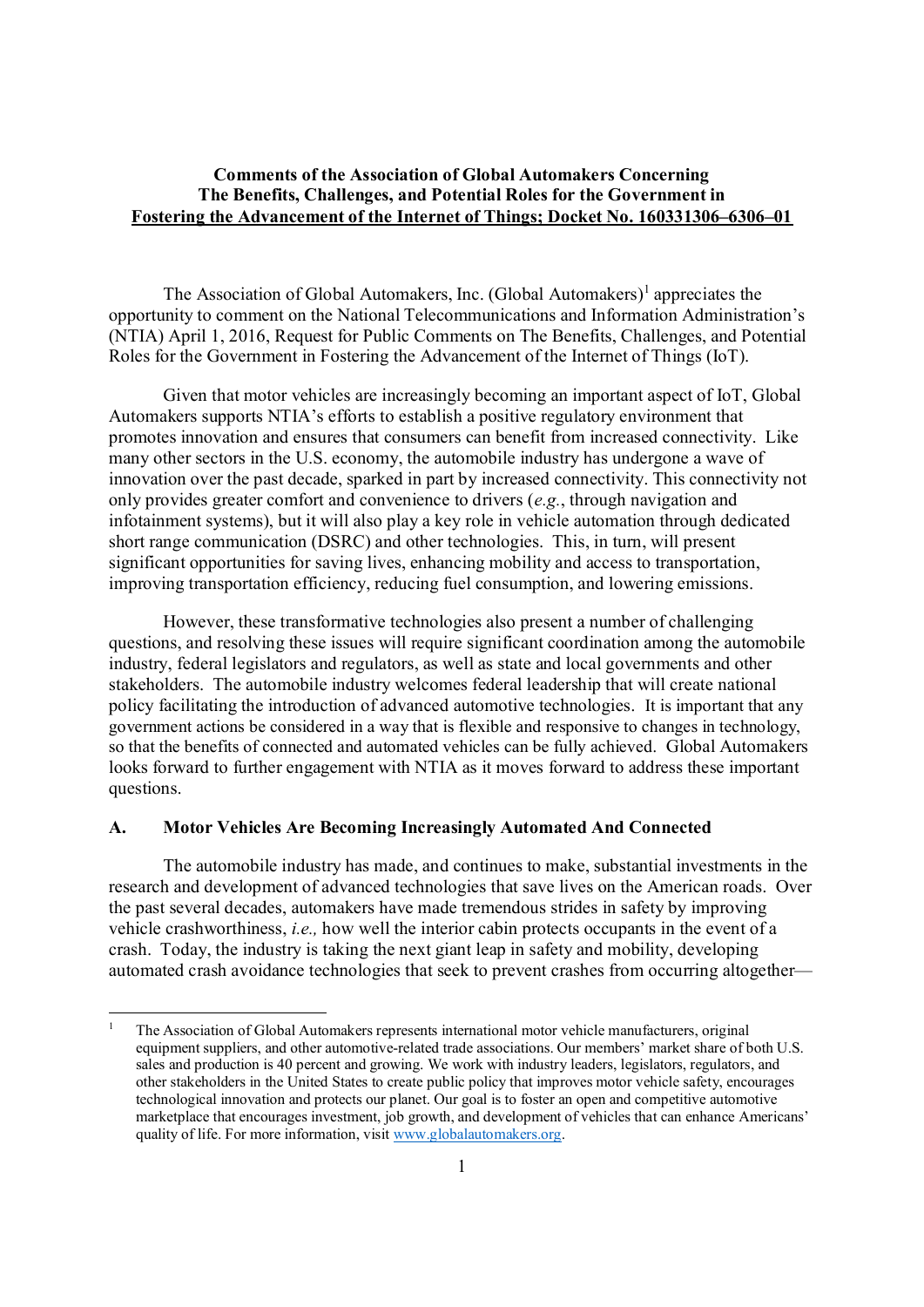technologies such as crash imminent braking, lane-keeping assist, and adaptive cruise control. These systems, which are often considered foundational to the development of more highly automated vehicles, are designed to provide support to the driver only in certain situations, and automated vehicle control is not typically sustained over an extended period of time. As these systems become more advanced, a vehicle's capability to operate without the active control and/or monitoring of the driver will increase, and the ability to communicate with surrounding vehicles and infrastructure will be key to realizing the full potential of this technology.

Connectivity is expected to play an important role in automation in the future. This connectivity is expected to be achieved through various channels. Currently, motor vehicles are connected to the world around them through satellite links to GPS-enabled navigation systems, imbedded cellular, and portable devices. The next evolutionary step in vehicle connectivity and one which will significantly enhance motor vehicle safety—is vehicle-to-vehicle, vehicle-toinfrastructure, and vehicle-to-pedestrian communication enabled through DSRC technology. DSRC technology, supported by the 5.9 GHz spectrum band, enables continuous, high-speed, and authenticated data exchange among moving vehicles and between vehicles and roadway infrastructure or mobile devices (collectively referred to as V2X), to support safety-critical applications, as well as mobility and environmental applications. DSRC-supported V2X applications allow the transmission of messages between vehicles about vehicle speed, heading, brake status, and other information with range capabilities that exceed camera or radar-based systems currently supporting automated features. As connected vehicles penetrate the market, the capabilities provided by DSRC technology will greatly enhance the situational awareness of automated vehicles and help expand their functionality.

Private industry and the federal government, in an over ten-year partnership, have made major investments to develop, test and perfect DSRC technology and create V2X applications. This technology has already been deployed in vehicles on public roads in Ann Arbor, Michigan. In September 2015, DOT selected three additional locations—New York City, Tampa, and the State of Wyoming—as Connected Vehicle Pilot sites. These sites will deploy DSRC-based solutions in public settings to address pedestrian safety, expressway and urban congestion, and weather events affecting an interstate corridor heavily used by trucks. The New York City pilot will include 10,000 vehicles and hundreds of intersections. In addition, one major auto manufacturer has already announced that it will be introducing DSRC capabilities on one of its models this year.

## **B. The Federal Government Must Support DSRC Technology By Finalizing The Mandate And Protecting The Spectrum**

Vehicle-to-vehicle and vehicle-to-infrastructure communication will be enabled through DSRC systems utilizing the 5.9 GHz band. There are two important actions the federal government can undertake to encourage the development and deployment of this technology.

First, the National Highway Traffic Safety Administration (NHTSA) should finalize its proposed rule to mandate DSRC systems on new vehicles.<sup>2</sup> A DSRC mandate is critical to the

<sup>&</sup>lt;sup>2</sup> *See* Federal Motor Vehicle Safety Standards: Vehicle-to-Vehicle (V2V) Communications, Advance Notice of Proposed Rulemaking, 79 Fed. Reg. 49,270 (August 20, 2014).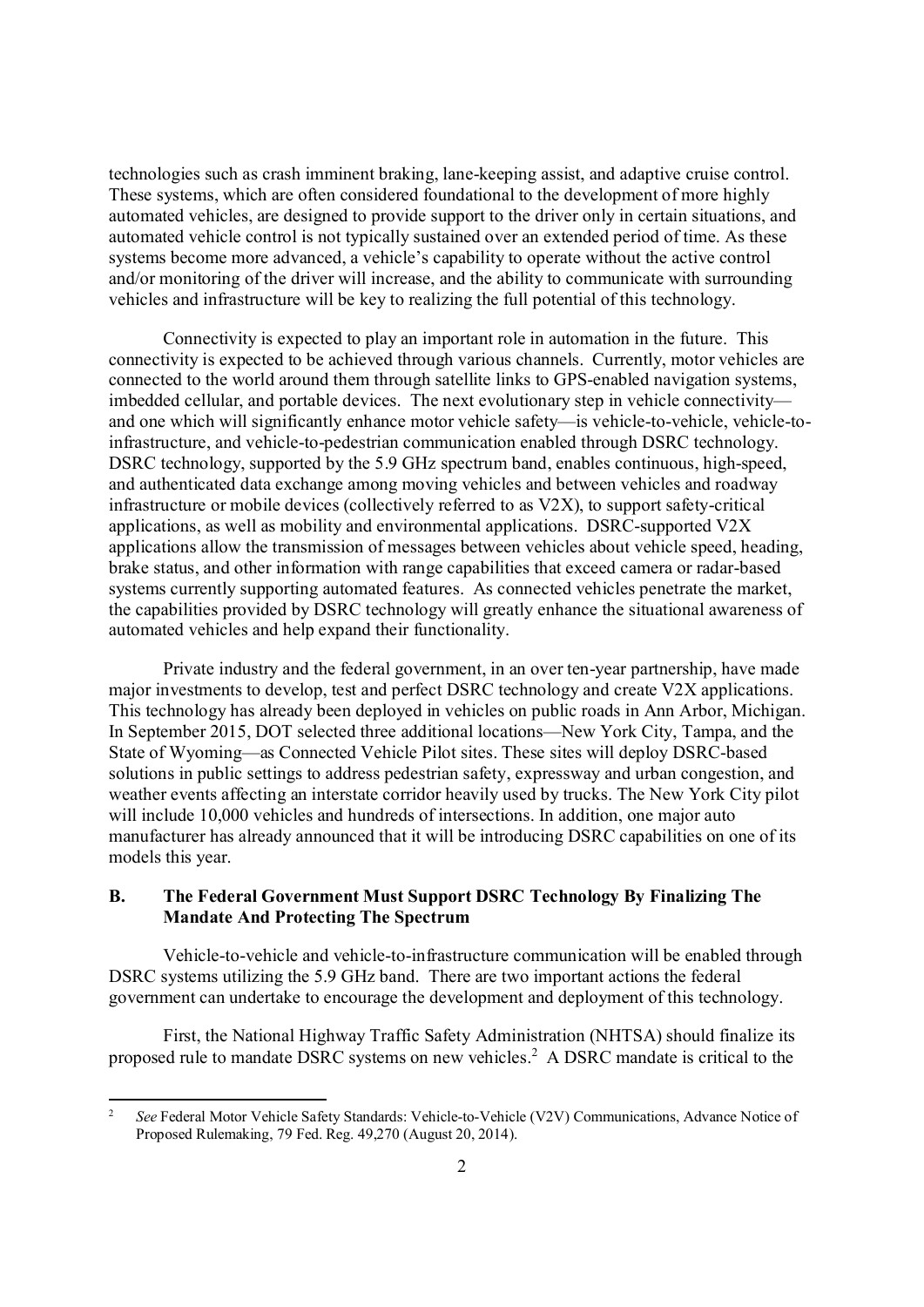fleet-wide adoption of this game-changing technology as it would ensure that all vehicles are able to communicate with each other using a compatible protocol. Based on the Advance Notice of Proposed Rulemaking, we anticipate that the rule will require the installation of the DSRC hardware, while providing automakers the freedom to innovate in the development and implementation of applications. This rulemaking and the underlying technology is a critical building block for future advances in automotive safety and mobility.

Second, the Federal Communications Commission (FCC) should act to preserve the spectrum that has been allocated to automobile DSRC technology. The FCC allocated the 5.9 GHz band for intelligent transportation services covering numerous safety and mobility applications. While deployment of DSRC is moving ahead, a regulatory proceeding is pending at the FCC to consider opening up the band for unlicensed use, which could cause harmful interference to DSRC applications, jeopardizing the deployment of the latency-sensitive applications designed for the 5.9 GHz band. While Global Automakers supports spectrum sharing, no decision should be made until a sharing approach is adopted that will not cause harmful interference to any DSRC applications deployed throughout the band.

## **C. The Federal Government Should Take A Leadership Role In Automated Vehicles**

A supportive regulatory environment for automated vehicles will require strong leadership at the federal level. A principal goal of this leadership should be avoiding a patchwork of different federal and state standards for automated technologies. In January 2016, Secretary Foxx signaled that the Department of Transportation (DOT) was taking proactive steps to provide federal leadership and guidance in the development of a more consistent national policy on automated vehicles. Among the initiatives announced were commitments not only to work with industry stakeholders to develop guidance for the safe deployment and operation of automated vehicles, but also to work with the American Association of Motor Vehicle Administrators (AAMVA) and other state partners on the development of model state policy. These are positive steps, and automakers are continuing to engage with NHTSA on these efforts.

Despite these actions, many states have stepped into what they perceive to be a policy vacuum in the field. The result is that states such as California, Nevada, and Florida, have all enacted laws that will impact the way automakers can design automated vehicles. Each of these states has taken a slightly different approach to the issue, even using different definitions of what constitutes an automated vehicle. California is in the process of drafting its own automated vehicle regulations that would establish the "behavioral competencies" (*i.e.* subjective performance requirements) an automated vehicle must possess in order to be operated in the state.

These different state actions will present significant challenges to innovation and deployment. A patchwork of state laws establishing inconsistent design and performance criteria for automated vehicles would be unworkable for the industry and for consumers. Federal policymakers have long recognized the public benefit of having Federal Motor Vehicle Safety Standards that limit state action and allow manufacturers to design, produce and sell the same vehicles across fifty states. NHTSA is the expert federal agency charged with ensuring that motor vehicles are designed and manufactured to meet safety performance criteria established by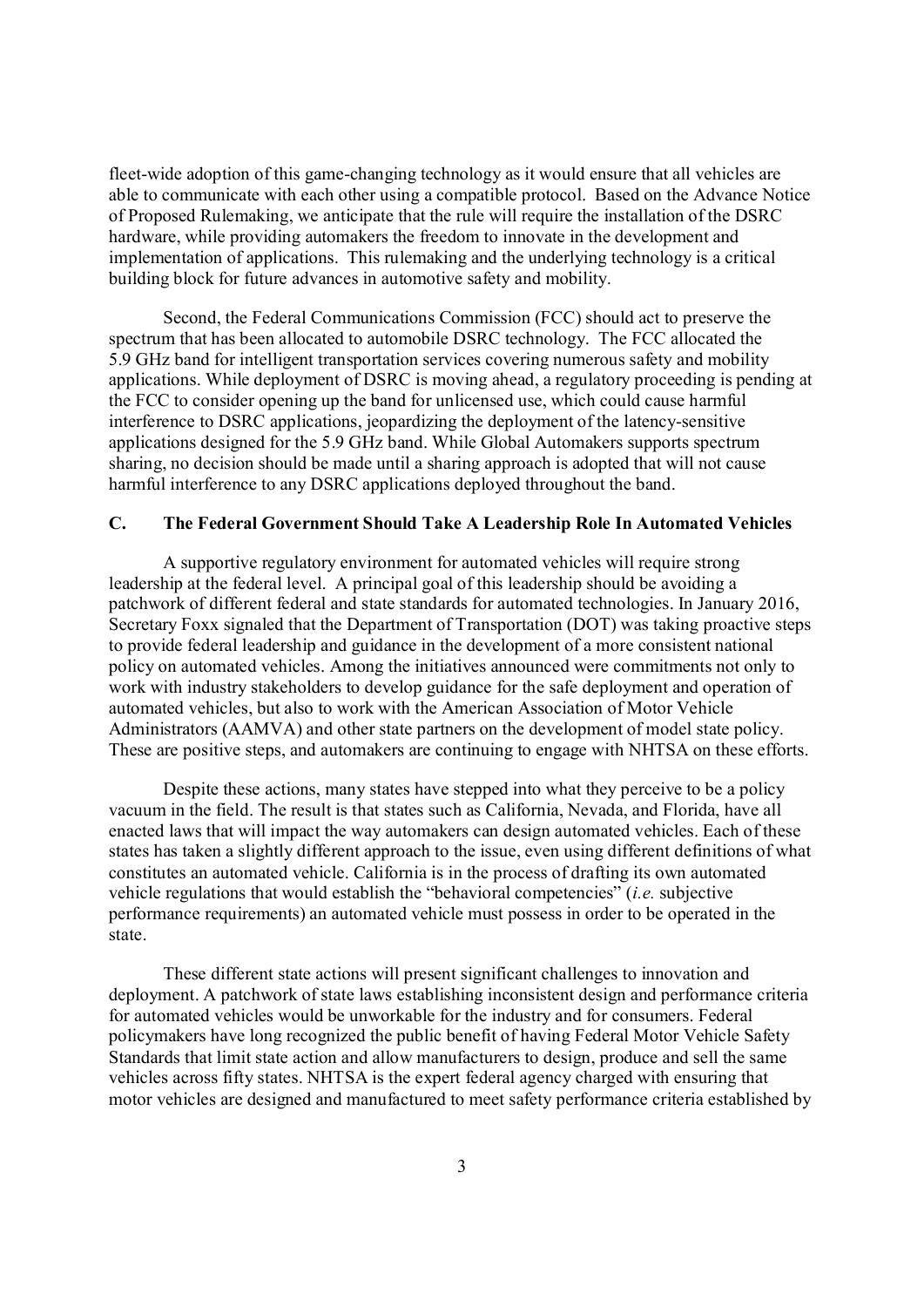the agency; state governments, in contrast, typically focus on issues related to the operation of those vehicles on their roads, such as driver licensing, vehicle registration and insurance.

A strong national policy is therefore critical to the continued development and deployment of connected and automated technologies. Global Automakers has urged NHTSA to act quickly to expand its leadership role in the autonomous vehicle space, and to issue guidance and model policy that are clear and concise, reflect the respective roles of federal and state regulators, and foster the development of these transformative technologies.

# **D. The Federal Government Should Continue Its Support For The Testing Of Automated And Connected Vehicles**

The rigorous testing of automated and connected vehicle systems is critical to ensure that they can be safely deployed and provide drivers with the mobility benefits for which they are designed. In order to test and deploy automated vehicles, the industry will need a variety of different test environments that replicate real-word driving conditions, covering a range of terrain, weather, and climate. Although the current federal and state regulatory frameworks provides sufficient flexibility for testing, the auto industry would welcome federal action to support upgrading existing facilities or construction of new testing facilities that can support the research being undertaken by both NHTSA and industry concerning automated vehicles.

One positive step currently being taken is the recently-announced "Smart City Challenge," which will provide up to \$40 million to one city to help it become the country's first city to fully integrate innovative technologies such as connected and automated vehicles into their transportation network. The Department of Transportation received 78 applications in response, and has narrowed the field down to seven finalists.<sup>3</sup> Global Automakers believes that this initiative, and others like it, will be instrumental in the testing and deployment of DSRC-enabled vehicles.

# **E. The Federal Government Should Support Industry-Led Efforts To Enhance Motor Vehicle Cybersecurity**

In addition to creating tremendous benefits, innovation in the automated and connected vehicles brings with it new challenges that must be addressed, one of which is cybersecurity. Cyberthreats in all sectors of the economy are constantly evolving, and the security landscape is therefore dynamic. As NHTSA Administrator Rosekind has recognized, regulators and industry must be nimble and flexible to address rapidly changing technologies.<sup>4</sup>

The auto industry has been working proactively to address motor vehicle cybersecurity. In 2015, the industry established the Automotive Information Sharing and Analysis Center (Auto-ISAC) to share intelligence on immediate threats and vulnerabilities between trusted industry stakeholders, and did so before any real-world cyber incidents materialized. The organization reached initial operating capability and shared the first industry intelligence report

<sup>3</sup> The proposals of each of the finalists, each of which outlines the applicant city's view of the role of DSRC in enhancing mobility, can be found on the DOT's website at: https://www.transportation.gov/smartcity/visionstatements/index

<sup>4</sup> *See* http://www.nhtsa.gov/About+NHTSA/Speeches,+Press+Events+&+Testimonies/remarks-mr-automatedvehicles-07212015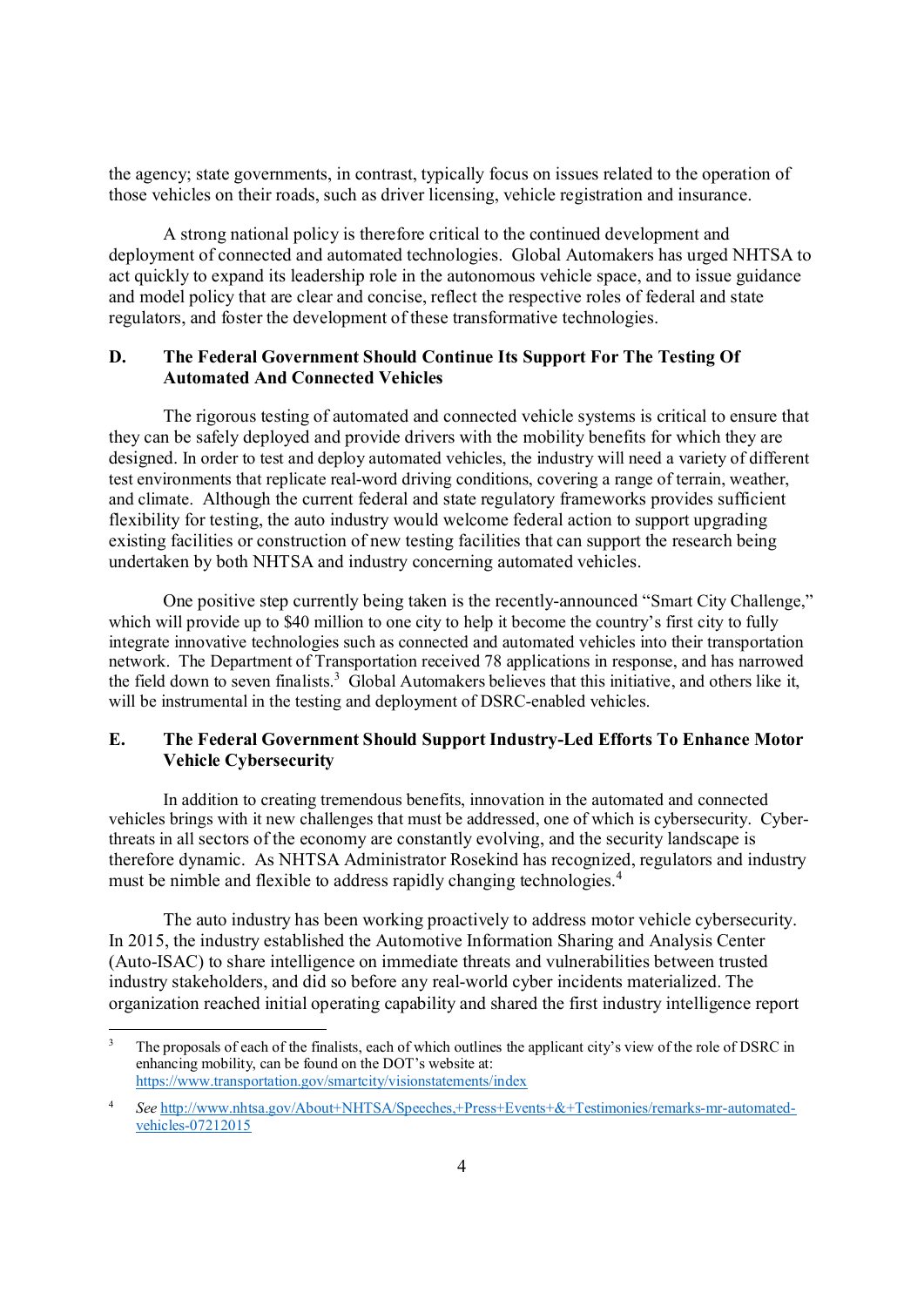on December 20, 2015. The Auto-ISAC reached full operating capability on January 20, 2016, following the launch of the secure information sharing portal.

In addition, the Association of Global Automakers, Alliance of Automobile Manufacturers, and the Auto-ISAC are currently working collaboratively to develop cybersecurity best practices which will be modelled after the Cybersecurity Best Practices Framework the auto industry published in January of this year.<sup>5</sup> This Best Practices Framework, which was inspired by the National Institute of Standards and Technology (NIST) Framework for Improving Critical Infrastructure Cybersecurity and other cybersecurity models, provides a foundation for the development of industry-led best practices that will provide greater flexibility to respond in a dynamic technology environment, compared to the traditional regulatory and guidelines models typically used by NHTSA.<sup>6</sup>

These industry-led efforts will result in a robust and nimble framework for protecting against, and responding to, motor vehicle cyber-related threats and incidents. The federal government can support these efforts in several ways. For instance, to the extent that federal authorities are aware of cyber-threats that impact the auto industry, a process could be developed to provide that intelligence to automakers. Additionally, Congress should consider imposing criminal sanctions for hacking into a motor vehicle without the consent of the owner. Finally, the U.S. Copyright Office has recently ruled in favor of several exemptions to the Digital Millennium Copyright Act (DMCA) related to access to automotive software. These exemptions could potentially compromise the cybersecurity (in addition to the safety and emissions performance) of the vehicle. NHTSA and the U.S. Environmental Protection Agency (EPA) are now working with industry to find a way to mitigate the potential negative impacts posed by these exemptions. Global Automakers recommends either eliminating the exemption or sharply limiting it only to uses that do not affect the cybersecurity of the vehicle.

## **F. The Federal Government Should Support Industry-Led Efforts To Protect Consumer Privacy**

Protecting consumer privacy is another area where the auto industry has taken a proactive approach with respect to IoT. Automobiles increasingly are equipped with technologies and services designed to enhance vehicle safety, improve vehicle performance, and augment the driving experience, and many of these technologies and services rely upon information collected from vehicle systems. Sometimes, that information includes the precise location information of vehicles, or information about how drivers operate their vehicles. Automakers recognize that this information, which is critical to safety and the driving experience, deserves protection.

<sup>5</sup> *See* "Framework for Automotive Cybersecurity Best Practices," available at https://www.globalautomakers.org/member/media/press-release/automakers-develop-framework-forautomotive-cybersecurity-best-practices.

<sup>6</sup> Enhancing motor vehicle cybersecurity was an aspect of the "Proactive Safety Principles" announced by NHTSA and eighteen automakers this past January. *See* https://www.globalautomakers.org/member/media/bulletin/dot-and-automakers-announce-proactive-safetyprinciples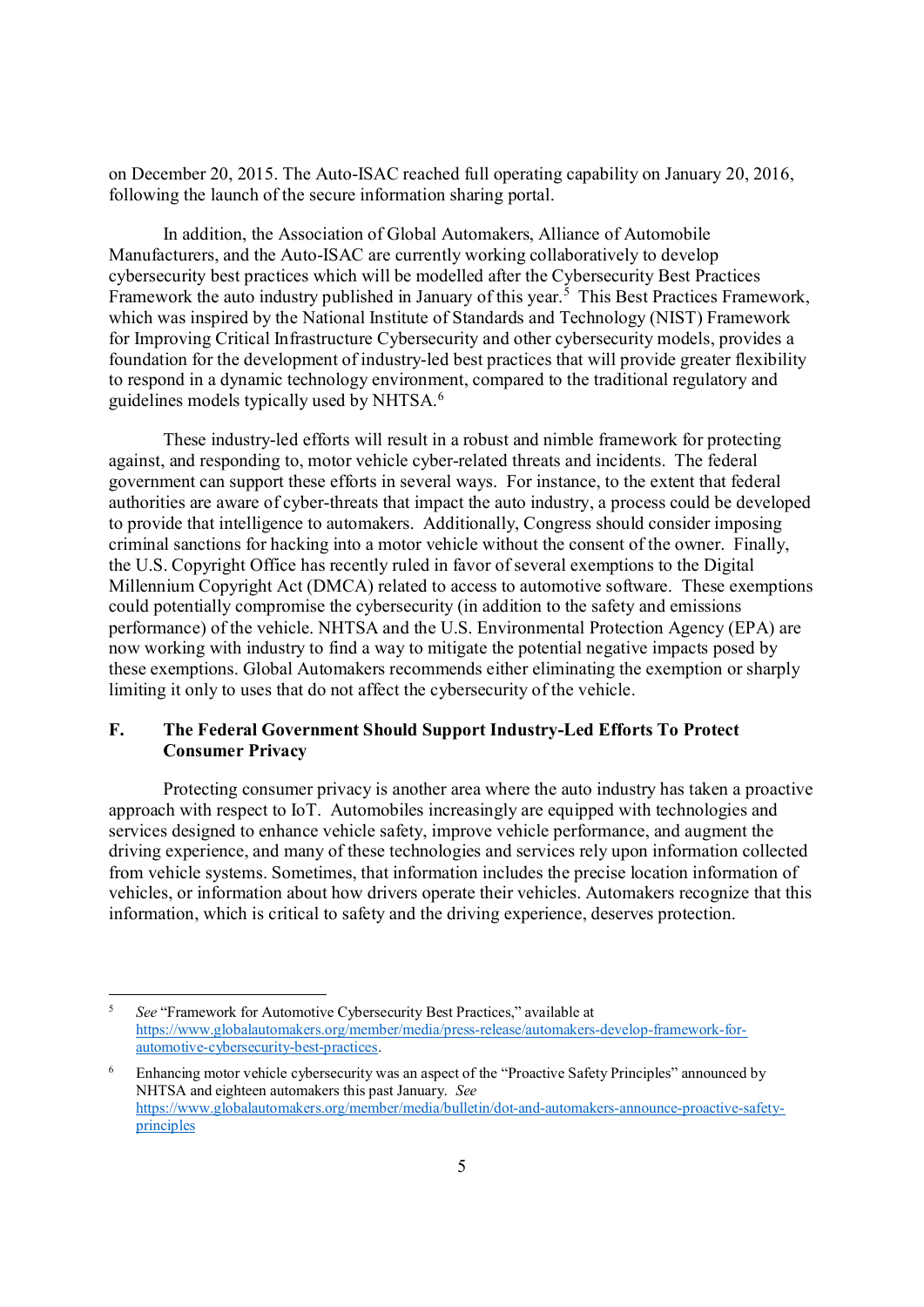In 2014, automakers established FTC-enforceable privacy principles to protect consumers' personal information.<sup>7</sup> These principles outline the various types of vehicle and driver information that are collected and how this data is used, and they embody the following seven Principles: Transparency; Choice; Respect for Context; Data Minimization, De-Identification & Retention; Data Security, Integrity & Access, and Accountability. They are based on the Fair Information Practice Principles (FIPPs), which have served for over forty years as the basis for privacy frameworks in the United States and around the world. Under the Privacy Principles, personally identifiable information, such as geolocation, driver behavior, and biometric information, is treated with additional heightened protections. All major automakers have committed to putting these standards into practice on all of the vehicles they produce on or after January 2016.

As reflected in the Privacy Principles, automakers believe that the proper use and confidentiality of personal data is necessary in order to promote consumer trust in advanced automotive technologies. Global Automakers welcomes federal action that would foster this trust. For instance, the federal government, particularly Department of Commerce, could continue its commitment to, and support for, self-regulatory models with respect to consumer privacy. Additionally, the federal government could encourage other participants within the connected car ecosystem—such as the manufacturers of after-market devices that connect to the vehicle—to adopt similar consumer protections.

## **G. Connected And Automated Vehicles Will Have A Significant Positive Impact On The U.S. Economy**

The increased deployment of connected and automated vehicles on the road will yield tremendous societal and economic benefits. Enhanced mobility will reduce collisions, and fewer collisions means saved lives, less traffic congestion, and greater productivity. An estimated 90- 95% of crashes are attributable to driver error, whether it be from driver impairment, a failure to recognition roadway hazards, or poor decision-making. Advancements in vehicle sensors, communications technology, and vehicle automation have the potential to significantly reduce the occurrence or severity of crashes in the future by helping correct for these errors in human driving.

Traffic accidents impose significant costs on society in terms of lost lives, time and productivity. According to estimates from the National Highway Traffic Safety Administration (NHTSA):

> The price tag for crashes comes at a heavy burden for Americans at \$836 billion in economic loss and societal harm. This includes \$242 billion in economic costs – nearly \$800 for each person living in the United States

<sup>7</sup> *See* http://www.globalautomakers.org/media/papers-and-reports/privacy-principles-for-vehicle-technologiesand-services